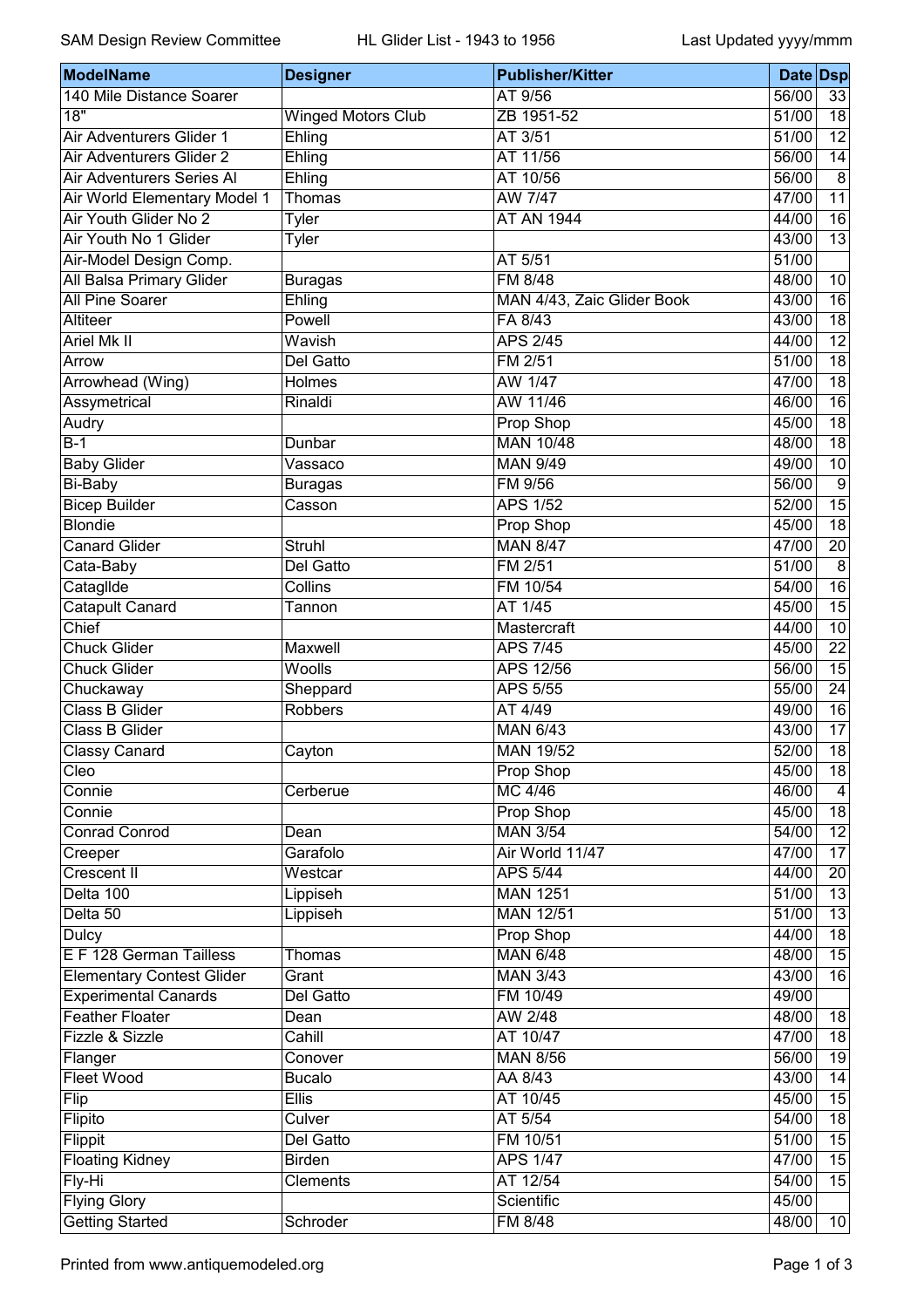| Glider                       | <b>Block</b>                      | ZB 1957-58                        | 55/00 | 17               |
|------------------------------|-----------------------------------|-----------------------------------|-------|------------------|
| Glider                       | Dunham                            | ZB 1955-56                        |       | 18               |
| Glider                       | Krause-Kintzel                    | ZB 1955-56                        |       | 16               |
| Glider                       | Minier                            | ZB 1955-56                        |       | $\overline{13}$  |
| Glider                       | ZB 1955-56<br>Savage              |                                   | 55/00 | 15               |
| Glider                       | Savage                            | ZB 1955-56                        | 55/00 | $\overline{17}$  |
| Glider                       | Slobod                            | ZB 1953                           | 52/00 | $\overline{15}$  |
| Glider                       |                                   | Ross                              | 46/00 | 14               |
| Glider                       |                                   | ZB 1951-52                        | 51/00 | 16               |
| Glider, Class B              | Ottoman                           | ZB 1951-52                        | 51/00 | 28               |
| Glider, Indoor               | Foster                            | ZB 1953                           | 52/00 | 17               |
| Glider, Mr. B                | Dagand                            | ZB 1955-56                        | 54/00 | 16               |
| <b>Gliders Five</b>          | Zaic, John                        | <b>MAN 5/55</b>                   | 55/00 | 9                |
| <b>Gliders For Beginners</b> | McGovern                          | FM 8/49                           | 49/00 | $\overline{6}$   |
| <b>Gliding Wing</b>          | Ehling                            | <b>MAN 2/46</b>                   | 46/00 | 18               |
| Hangwind                     | Emmis                             | <b>APS 9/45</b>                   | 45/00 | 20               |
| <b>Heave Ho</b>              | Cayton                            | FM 6/50                           | 50/00 | $\overline{18}$  |
| <b>Hi-Performance Glider</b> | Grant                             | <b>MAN 6/47</b>                   | 47/00 | 10               |
| Hi-Pitch                     | <b>Mather</b>                     | <b>MAN 2/48</b>                   | 48/00 | 15               |
| <b>Hound Dog</b>             | Schlarb                           | ZB 1957-58                        | 51/00 | 15               |
| <b>HowHi</b>                 |                                   | <b>Contest Craft</b>              | 49/00 | 15               |
| Hy <sub>5</sub>              | Hayes                             | <b>APS 8/43</b>                   | 43/00 | $\overline{7}$   |
| lambus II                    | Miller                            | <b>APS 7/45</b>                   | 45/00 | $\boldsymbol{9}$ |
| <b>Jetfire</b>               |                                   | Guillow                           | 53/00 | $\overline{12}$  |
| Josie                        |                                   | <b>Prop Shop</b>                  | 45/00 | $\overline{18}$  |
| Junior Aviator Cardboard Win |                                   | Scripps Howard San Fran News 1943 | 43/00 | $\pmb{0}$        |
| Kiwi                         | Eisinger                          | <b>AT AN 1943</b>                 | 43/00 | $\overline{11}$  |
| Lenore                       |                                   | Prop Shop                         | 45/00 | 18               |
| <b>Little Effi</b>           | Grant                             | <b>MAN 12/52</b>                  | 52/00 | 16               |
| Little John                  | <b>Stoker</b>                     | <b>APS 6/56</b>                   | 56/00 | 10               |
| Little Swami                 | Perryman                          | AT 2/53                           | 53/00 | 16               |
| Long Tom                     | <b>Stoker</b>                     | <b>APS 6/56</b>                   | 56/00 | $\overline{24}$  |
| Low Brow                     | McIlrath                          | <b>MAN 7/49</b>                   | 49/00 | 19               |
| Lucy IV                      | Dagand                            | FM 12/48                          | 48/00 | 16               |
| Mach 2, Hi-Start             | Ehling                            | AT 11/56                          | 56/00 | 15               |
| <b>Maisie</b>                |                                   | <b>Prop Shop</b>                  | 44/00 | 18               |
| Meteor                       |                                   | Vanguard                          | 46/00 | $\overline{18}$  |
| <b>Minor Mach</b>            | Ehling                            | AT 1/53                           | 53/00 | $\overline{20}$  |
| <b>Mirror Glider</b>         | Ehling                            | AT 6/53                           | 53/00 | $\overline{12}$  |
| <b>Misguided Missile</b>     | <b>Barker</b>                     | <b>APS 3/53</b>                   | 53/00 | 18               |
| Model Airplane Course - I    |                                   | Cleveland                         | 45/00 | 18               |
| <b>Monster</b>               | Acord                             | <b>MAN 1/50</b>                   | 50/00 | 30               |
| Mosquito                     |                                   | Comet                             | 45/00 | 12               |
| <b>New Ideas For Gliders</b> | Franklin                          | AT 8/44                           | 44/00 | $\overline{16}$  |
| <b>Nofuss</b>                |                                   | FM 8/56                           | 56/00 | $\overline{18}$  |
| <b>Noodles</b>               | <b>Buragas</b><br><b>McVernon</b> |                                   |       |                  |
|                              |                                   | FA 2/43, BL                       | 43/00 | 11               |
| <b>Outdoor Pusher Glider</b> | Logan                             | Zaic Glider Book                  | 43/00 | 15               |
| PT1                          | Thomas                            | AT 8/47                           | 47/00 | 14               |
| Paper Glider                 | Thomas                            | AT 4/44                           | 44/00 | 13               |
| <b>Parlor Pursuit</b>        | <b>Thomas</b>                     | AT 3/44                           | 44/00 | 6                |
| <b>Phoenix Flyer</b>         | <b>Brawner</b>                    | <b>AT AN 1953</b>                 | 53/00 | $\overline{20}$  |
| Polly                        | Demos                             | <b>MAN 3/49</b>                   | 49/00 | 16               |
| P-S Flying Wing              |                                   | Prop Shop                         | 46/00 | 18               |
| Pterodactcl                  | <b>Brewer</b>                     | <b>APS 8/44</b>                   | 44/00 | 12               |
| Ranger                       |                                   | Prop Shop                         | 46/00 | 12               |
| <b>Real Gone</b>             | Mayer                             | <b>MAN 9/53</b>                   | 53/00 | 16               |
| Record Class C Glider        | Tangney                           | AT 1/49                           | 49/00 | $\overline{25}$  |